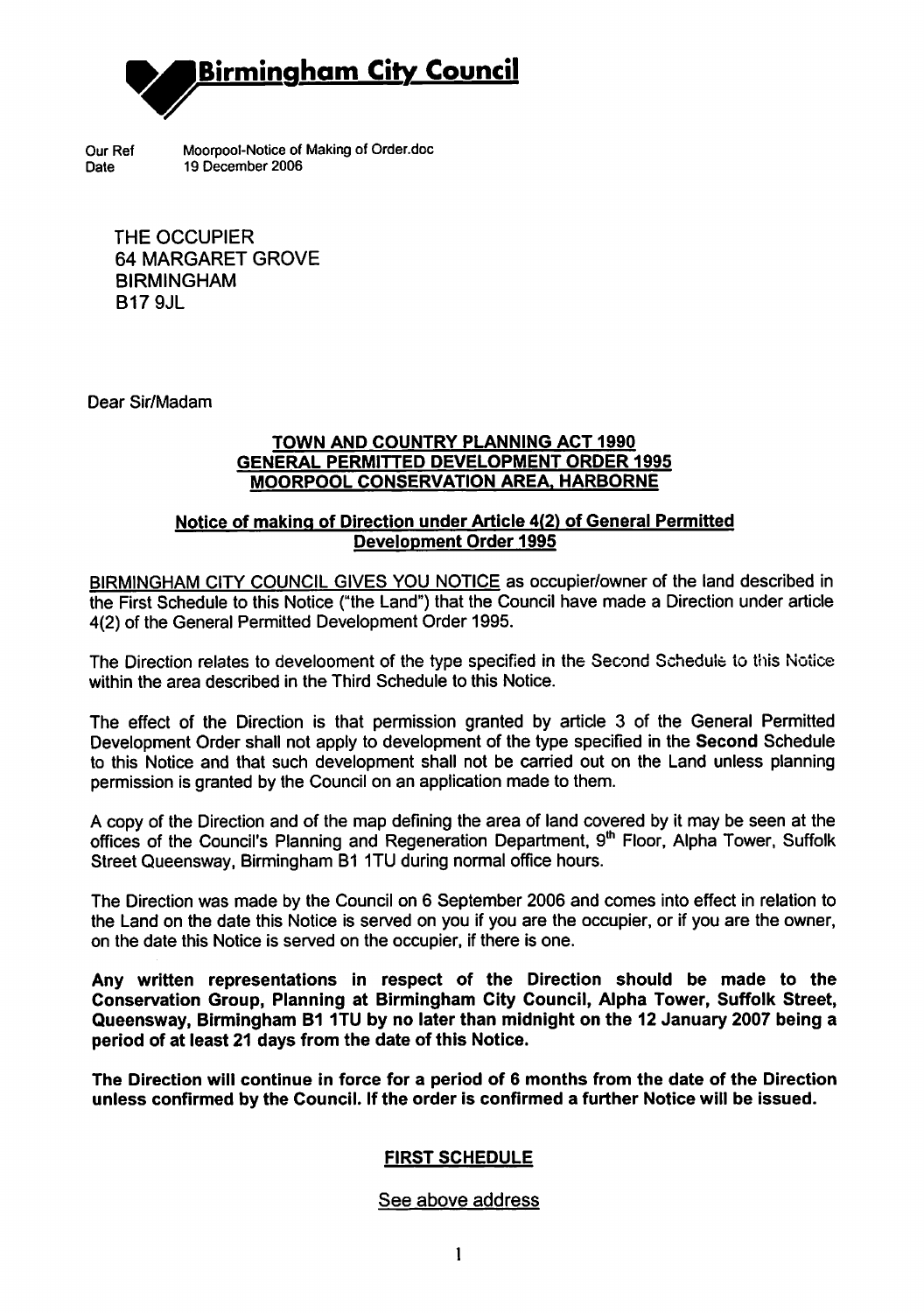# SECOND SCHEDULE

### Part 1 of Schedule 2 to the Town and Country Planning (General Permitted Development) Order 1995

Schedule 2, Part 1, Class A to that Order: The enlargement, improvement or other alteration of a dweilinghouse where any part of the enlargement, improvement or alteration fronts a relevant location.

> Schedule 2, Part 1 Class C to that Order: Alteration to a roof slope that fronts a relevant location.

Schedule 2, Part 1, Class E to that Order: The enlargement, improvement or other alteration to an external door that fronts a relevant location.

Schedule 2, Part 1, Class F to that Order: The provision, enlargement, improvement or alteration within the curtilage of a dweliinghouse of a hard surface for any purpose incidental to to the enjoyment of the dweliinghouse that fronts onto a relevant location.

Schedule 2, Part 2, Class H to that Order:

The installation, alteration or replacement of a satellite antenna on a part of a dweilinghouse or on a building within the curtilage of a dweilinghouse which in either case fronts a relevant location.

Schedule 2, Part 2, Class A to that Order: The erection or alteration of a gate, wall or fence within the curtilage of a dweilinghouse that fronts a relevant location.

Schedule 2, Part 31, Class B to that Order:

The demolition of a gate, wall or fence within the curtilage of a dweliinghouse that fronts a relevant location.

Schedule 2, Part 2, Class C to that Order: The painting of the exterior of any part of a dweilinghouse or any building or enclosure within the curtilage of a dweliinghouse that fronts onto a relevant location.

A 'relevant location' means a highway, waterway or open space.